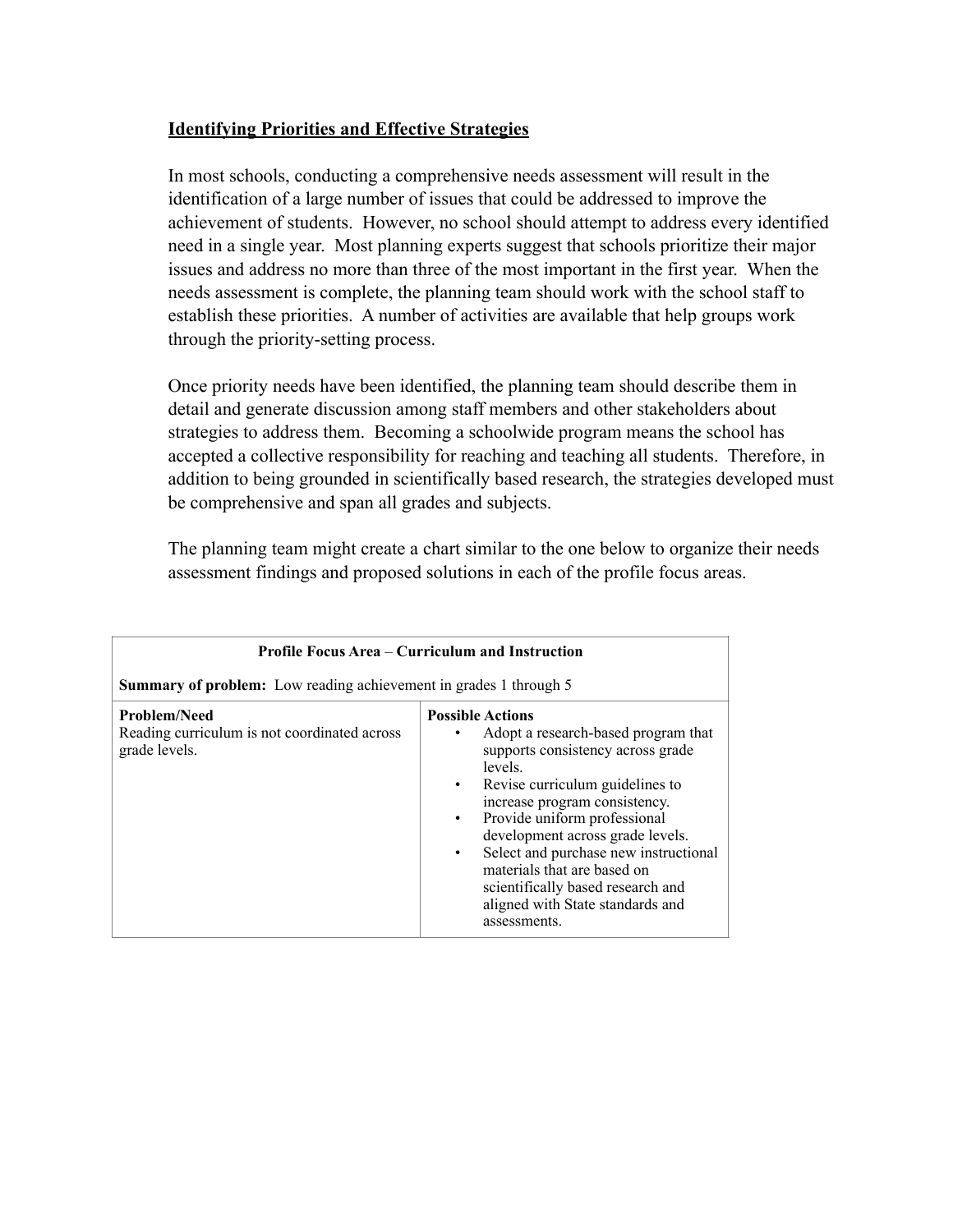| <b>Problem/Need</b><br>There is a persistent achievement gap between<br>the academic performance of minority and<br>non-minority students in reading. | <b>Possible Actions</b><br>Further disaggregate test data to<br>determine specific skill deficits and<br>re-teach those areas.<br>Examine instructional materials to<br>determine if they are appropriate for<br>the lowest-performing students.<br>Establish a performance plan that<br>specifies skill mastery and timelines<br>for completion.<br>Provide additional instructional<br>assistance during the school day and<br>after school as appropriate.                                                                     |
|-------------------------------------------------------------------------------------------------------------------------------------------------------|-----------------------------------------------------------------------------------------------------------------------------------------------------------------------------------------------------------------------------------------------------------------------------------------------------------------------------------------------------------------------------------------------------------------------------------------------------------------------------------------------------------------------------------|
| Problem/Need<br>Assessment methods conflict or are not aligned<br>with the academic content and achievement<br>standards.                             | <b>Possible Actions</b><br>Select or develop assessment tools<br>that are aligned with the content<br>standards.<br>Develop and implement a student<br>portfolio system as one means to<br>assess mastery of the achievement<br>standards.<br>Expand the use of diagnostic<br>assessment as one means to obtain<br>student level information.<br>Assign cross-grade level teams to<br>establish common assessment<br>rubrics.<br>Improve the consistency of letter<br>grade reporting across grade levels,<br>and among teachers. |
| <b>Problem/Need</b><br>Reading curriculum is outdated and does not<br>reflect the State's content and achievement<br>standards.                       | <b>Possible Actions</b><br>Request technical assistance from<br>٠<br>the State and other providers to<br>revise and align the curriculum with<br>the State's standards.<br>Ensure that a curriculum committee<br>is in place to review and revise the<br>curriculum as needed.<br>Review the content of textbooks and<br>other instructional materials to<br>ensure that they appropriately reflect<br>the core curriculum as aligned to the<br>State standards.                                                                  |
| <b>Problem/Need</b><br>Reading skills are not reinforced with learning<br>activities outside the school.                                              | <b>Possible Actions</b><br>Conduct workshops to provide<br>parents with home activities that are<br>consistent with grade-level content<br>standards.<br>Implement reading workshops to<br>increase the amount and quality of<br>student reading time.<br>Use other subject areas to practice<br>reading.                                                                                                                                                                                                                         |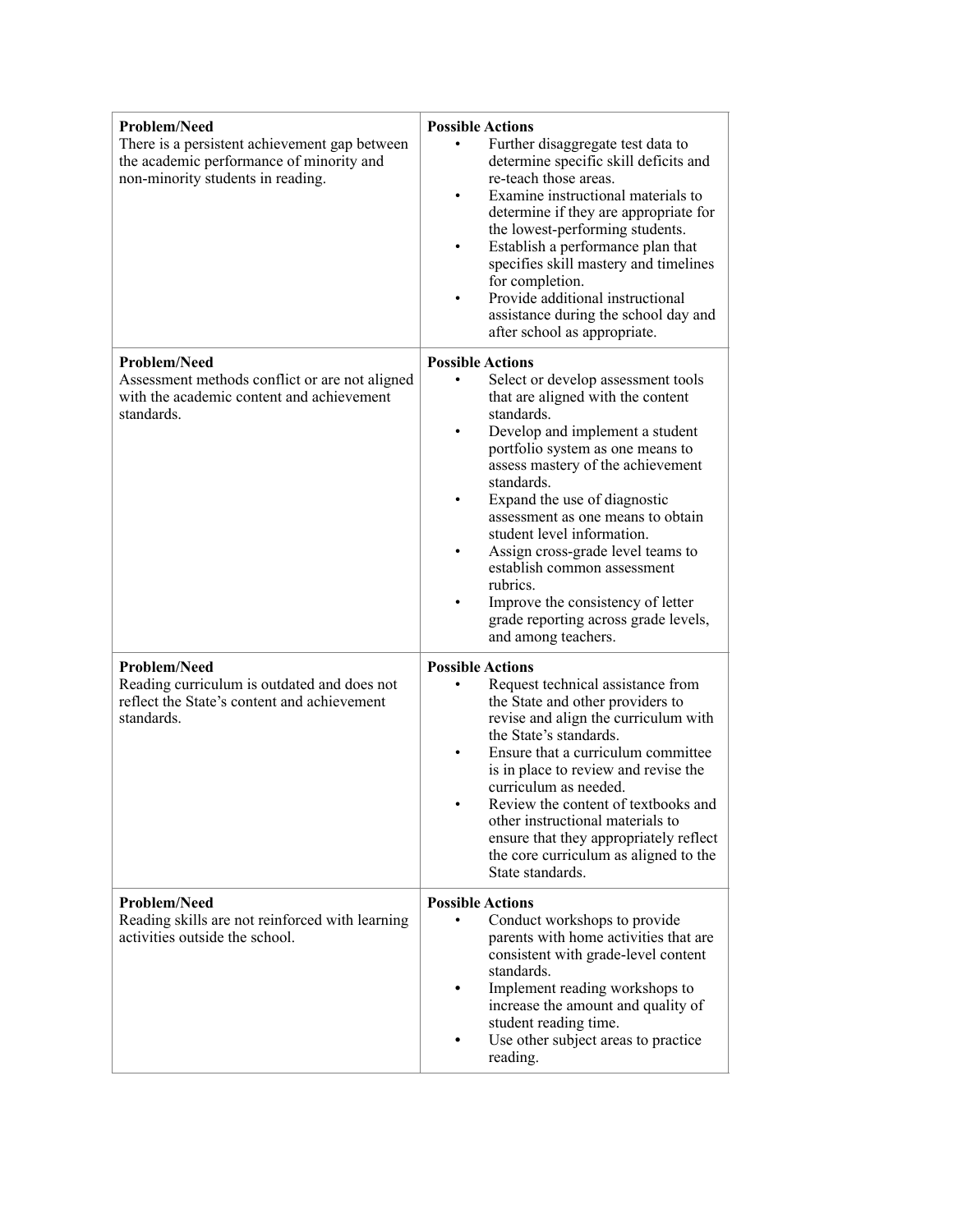The planning team should remember that any strategies the school considers should be research-based and likely to produce the desired results. If they look outside the school for products and services to address identified needs (e.g., model developers, research organizations, or consultants) schoolwide planners should be careful consumers. They should scrutinize the proposals of these providers to ensure that all recommended activities are aligned with the State's academic content and achievement standards, and have been implemented successfully in similar school settings. In addition, schools considering outside services should--

- Closely examine what the program offers to determine how well it fits with identified needs;
- Insist on seeing solid, research-based evidence of a program's success; and
- Ask for references and contact schools where the program has been implemented.

## **Setting Measurable Goals**

Once priority needs and potential solutions have been identified, it is time for the schoolwide planning team to draft goals that set the course for the schoolwide program.

The schoolwide plan should contain both student achievement goals (e.g., assessment targets) and goals that address how the school will operate (e.g., goals that address shared leadership or teacher collaboration). Because goal statements are broad indicators of intention, they must be connected to specific objectives, strategies, and action steps to become effective targets that truly guide schoolwide activities. A well-written schoolwide plan goal is specific, measurable, attainable, time-bound and, most importantly, focused on increasing achievement for all students in the school. Each effective goal also implicitly contains an evaluation question, indicating how the school will know if the goal has been achieved.

After it develops each broad goal statement, the planning team should refer to its list of research-based solutions to help create concrete strategies and action steps. Answering the following questions might also help the team to create the specific strategies that will help the school achieve its goals:

- What professional development is needed to achieve these goals?
- Which technical assistance providers will offer or support the professional development associated with meeting these goals?
- How can current resources (time, monetary, human) be reallocated to achieve these goals?
- What additional resources—human and fiscal—will be needed to achieve these goals (e.g., teaching specialists, textbooks, technology, planning time), and what funding is available to obtain them?